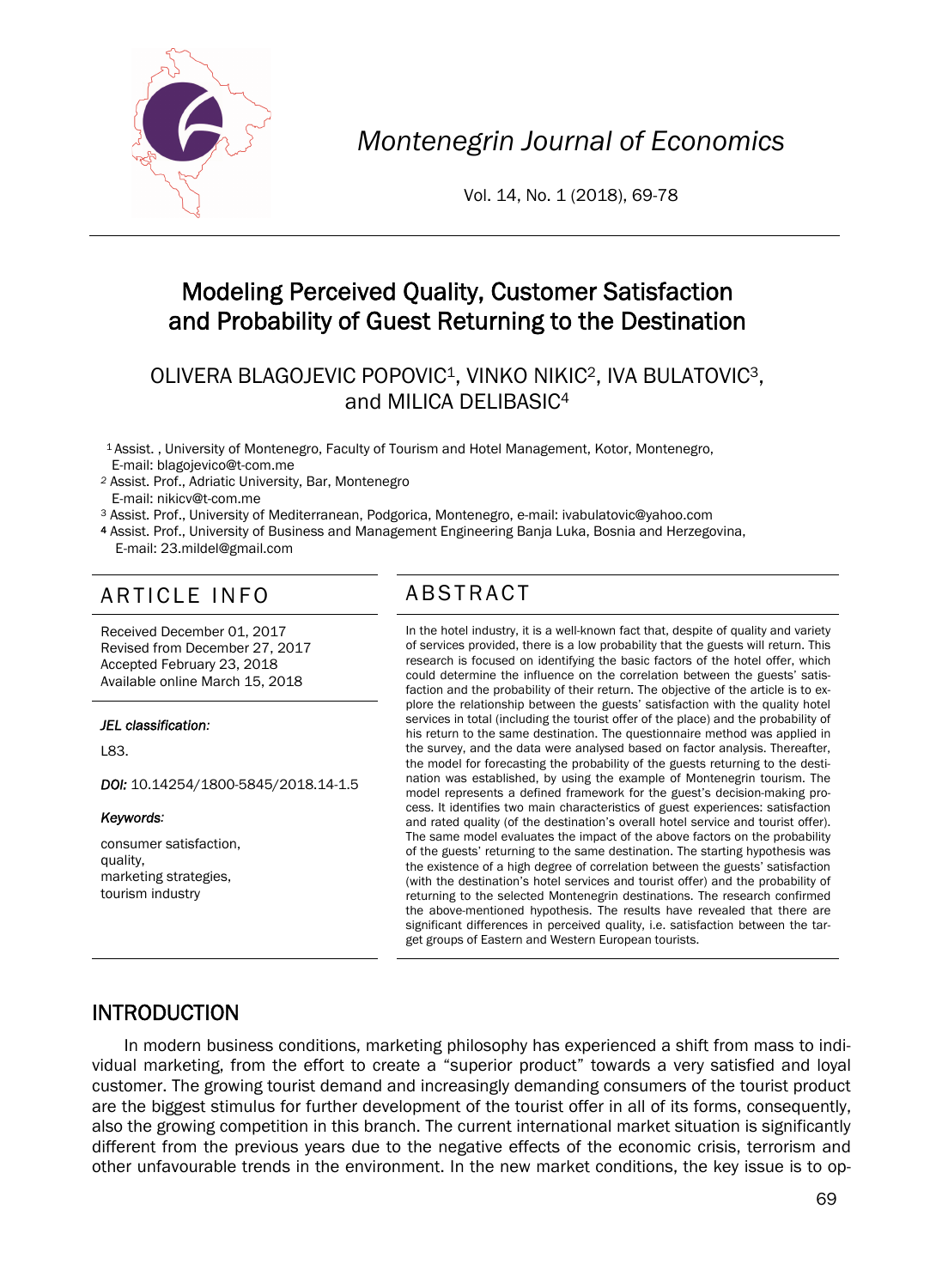timize the quality of the service, in order to maximize profit and, at the same time, consumer satisfaction. The needs of tourists must be synchronized both territorially and temporally in tourism, in order to ensure the unity of the perfect service process. According to economic theory and practical experience, the importance of the perceived value of products and services grows during periods of economic recession. (Korda et al., 2009).

The motive of the research. An important practical experience in the touristic management has motivated the authors of this study to, by using the previously utilized researching methods, complete the study of the perceived quality and the customer satisfaction in the function of predicting the probability of return (Popović, 2018). Therefore, the goal and the task of the conducted research is focused on encouraging management in the hotel and tourism industry to continually question the offered quality of service by using interactive communication with consumers. Taking into consideration the fact that the basic goals of each tourism company are the satisfaction of tourists and the financial result, Vetitnev et al. (2013) points out that tourist satisfaction is an important indicator of the tourist destination performance and its financial results.

Review of literature and previous research. Bearing in mind the aim of this paper the literature review shall provide a cumulative review of the research in the field of tourist satisfaction with the destination offer; a rather detailed review of research in the area of hotel guests' satisfaction and a review of the most significant researches in Montenegro regarding this and related topics. Starting from the analysis of early papers (Pizam et al., 1978; Mayer et.al., 1998; Kozak and Rimmington, 2000; Hsu, 2003; Chi and Qu, 2008; Alegre and Garau, 2010) to newer ones (Munir, 2013; Ragavan, 2014; Ramseook-Munhurrun et al., 2015; Suhartanto and Triyuni, 2016; Chand et al., 2016; Agrawal, 2017, Albayrk, 2017; Tanford, 2017, Han, 2017; Androniceanu, 2017; Androniceanu and Popescu, 2017; Pjerotic, 2017), we can summarize several important conclusions:

- The tourist satisfaction depends on a number of factors directly related to the primary and secondary elements of the destination. These factors include: natural beauty, cultural and historical heritage, climate and weather conditions, beaches, accommodation, food and beverage, staff kindness, destination accessibility, transport, destination safety, offer of specific interests (wellness and spa, shopping, animation, sports and recreational offer, religious tourism, entertainment facilities, tourist guides).
- Tourist satisfaction depends on the marketing policy of a destination, its reputation, price, manner of distribution and promotion.
- Tourist satisfaction depends as well on their demographic features, such as sex, age, travel motives, occupations, income, origin.
- The most frequently tested and verified model is the following: tourist satisfaction depends on the quality of tourist offer, and tourist loyalty depends on their satisfaction with the destination.

Dannaher and Mattsson (1994) examine the impact of individual components of hotel service process on guest satisfaction. They point out 5 essential variables that can significantly affect the overall guest satisfaction, such as: check-in, check out, accommodation sector, breakfast and restaurant offer. M. A. Spinelli and G. C. Canavos (2000) particularly deal with the influence of human factor on the hotel guests' satisfaction. They conclude that the satisfaction among the employees depends on the hotel guests' satisfaction, i.e., the more satisfied the employees are, the more satisfied the hotel guests shall be with the complete hotel service. The hotel guests' satisfaction depends on the service provider (staff), room quality, the basic contents of the hotel, the content for business segment, values, safety, accompanying content (Choi and Chu, 2001). J. Kandampully and D. Suhartanto (2003) came to similar conclusions as well, adding price as a significant factor for hotel guests' satisfaction. J. Barsky in his papers (2003) treats guest satisfaction with the hotel service from the emotional point of view, and concludes that emotions vary from market segment to segment, but it significantly influences guest loyalty and overal satisfaction.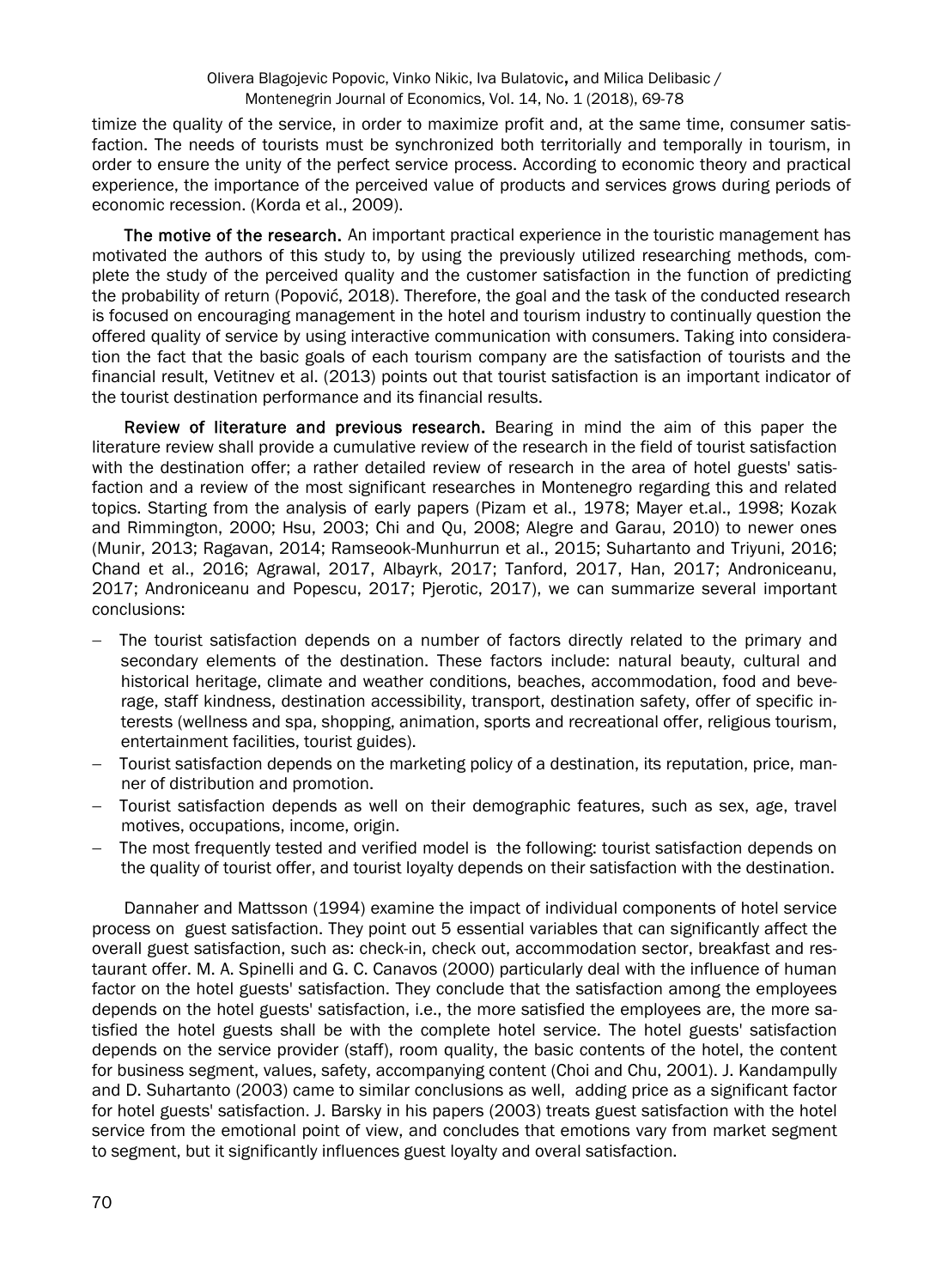#### Olivera Blagojevic Popovic, Vinko Nikic, Iva Bulatovic, and Milica Delibasic / Montenegrin Journal of Economics, Vol. 14, No. 1 (2018), 69-78

A research conducted in 5–star hotels in Antalia (Emir and Kozak 2011) shows that the service of reception, employees, maintenance sector and restaurant service largely influence the degree of hotel guests' satisfaction and their intention to come back again. A. Mattila and J. O'Neill (2013) in their empirical researches concluded that mostly price, directly followed by the room cleanliness, main-tenance, and staff politeness influence the overal hotel guests' satisfaction. On the other hand, the authors proved no connection between hotel occupancy rate and the degree of guest satisfaction. C. M. Chen et al (2015) obtain rather interesting findings that hotel guests are satisfied if service prices are lower and vice versa.

According to K. Worsfold et al. (2016) the guest satisfaction with the services and physical attributes of the hotel affect the possibility of guests' return. This research has proven that the possibility of guests' return to the hotel is influenced by the level of satisfaction with the physical features of the hotel, rather than satisfaction with the hotel service. Furthermore,it is proven that the guest satisfaction with hotel services is influenced by their perception of the value of the hotel, while guests' perception of the value of the hotel does not affect their intention to return.

M. A. Fouad et al (2016) particularly examine the effect of housekeeping on the degree of customer satisfaction. The results of their research show that the degree of customer satisfaction with a complete hotel service is caused to a large extent by the quality of the housekeeping sector. A survey conducted in boutique hotels in Paris (Zaman, Botti and Thanh, 2016) shows that the level of customer satisfaction decreases if management increases efforts to improve hotel efficiency and vice versa. Based on an online survey conducted among 644 tourists from the United States, it was found that the level of their satisfaction depends on factors of consumption, value and accommodation (Tussyadiah, 2016).

 E. Martin-Fuentes (2016) proves that guests' satisfaction depends on the hotel category, regardless of the standard set varying from country to country for the same hotel category. Additionally, the author proves that the price is in correlation with the hotel category and the level of satisfaction. A survey conducted among budget hotels in China shows that the overall hotel guests' satisfaction depends on tangible and sensory experience, staff, location and visual perception (Ren and Lianping et al, 2016).

The hotel guests' satisfaction additionally depends on the hotel type, whether it is a full or limited-service hotel, suite hotel that includes restaurant services, or hotel with no food and beverage serving (Xu and Li, 2016). Furthermore, the scents in the hotels can significantly influence guests' emotions, as well as their degree of satisfaction, as highlighted by the authors G. B. Denizci et al. (2017). Hotel location, its availability to the main tourist attractions, the distance from the airport, railway and bus stations, the distance from universities, business centers including the distance from green areas, parks, shops etc., can make a significant impact on the level of customer satisfaction, while the airport shuttle and free of charge parking can alleviate the accessibility shortcomings or the hotel location. Recent researches are particularly concerned with the level of satisfaction of the disabled persons with hotel services, and they come to the con-clusion that satisfaction depends on the hotel availability. The greater the number of accessible areas for the disabled people, the greater their satisfaction (Tutuncu, 2017).

When it comes to research in Montenegro on the topic of customer satisfaction with hotel services in Montenegro, and generally on the topic of customer satisfaction with the destination offer in Montenegro, we have to emphasize that they are very few. The tourist satisfaction in Montenegro is most studied from the aspect of sustainable tourism, where the tourist satisfaction is treated as one of the indicators of tourist destination sustainability. M. Bigovic (2013) examines the relation: the tourist satisfaction, the quality of service, the benefits for tourists that arise when consuming a tourist product, and are related to its attributes and the intention of tourists to visit the destination again. In other words, it examines the impact of three variables (tourist satisfaction, quality of service and benefits) on the return of tourists. He checks three models and concludes that the most relevant is the model that includes all possible correlations among variables.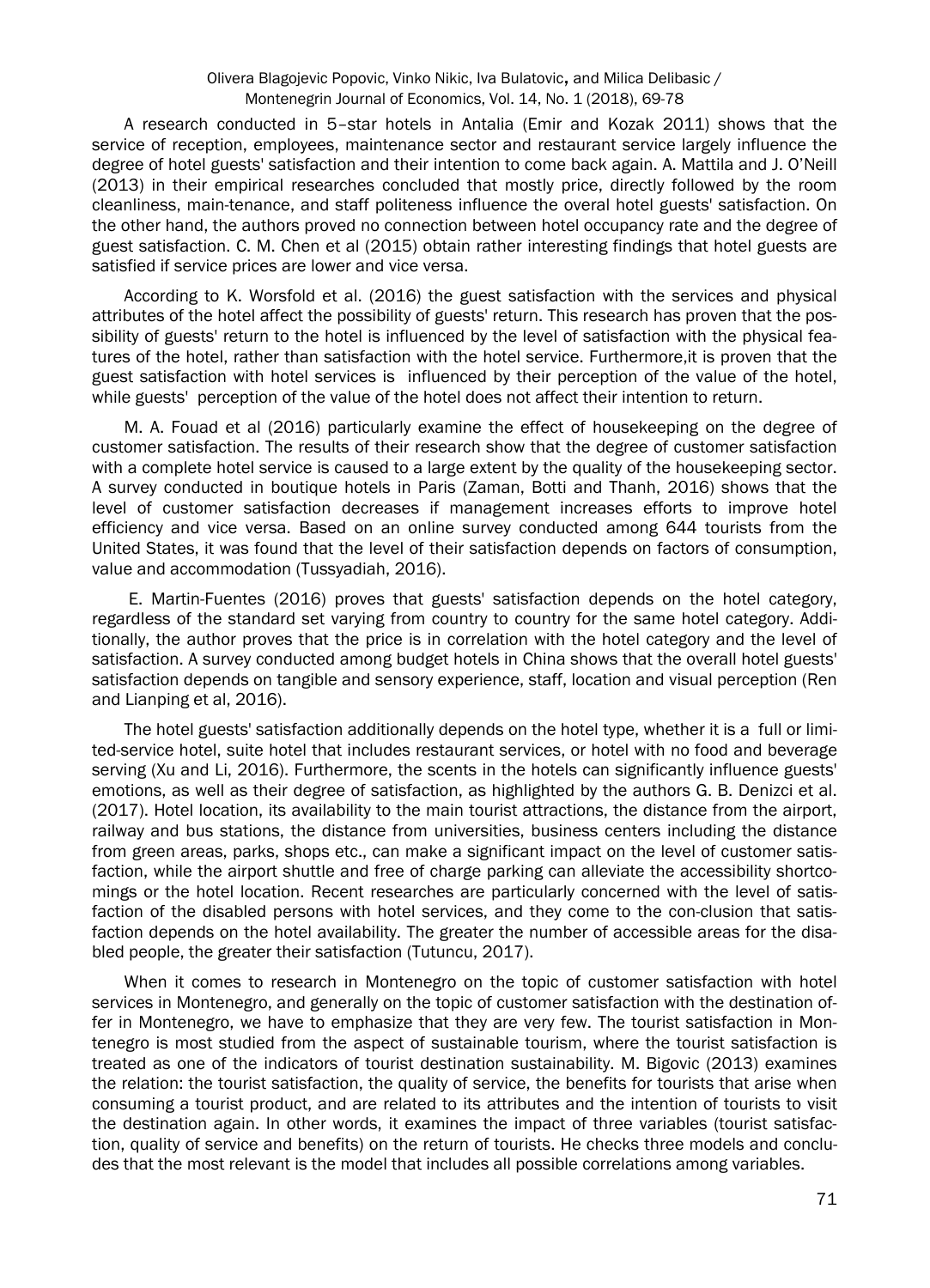## 1. THE EMPIRICAL RESEARCH OF CONSUMER SATISFACTION

Taking into consideration the influence of Tourism Industry on the overall economy of Montenegro, special analyses was conducted on the perceived quality of the hotel services in the area of Budva Riviera, as the most attractive touristic destination.For the purpose of obtaining data on satisfaction and customer loyalty, a number of surveys were conducted in-house and by the tour operators in the previous work. For the purposes of this research, below is processed the questionnaire conducted in medium and large hotels (a total of five - 4\* and 5\* hotels), in order to analyse the quality perception of the high-level guests.

## 1.1 Methodology

The questionnaire, as the main instrument of the conducted research, included the four sets of issues that are related to the basic functions of the hotel: Welcoming, Accomodation, Food and Beverage services and other services. Besides the basic set of questions, there was also a question regarding measuring quality in relation to the money invested and the likelihood of returning to the hotel. A numerical scale for the assessment of attitudes applied, so that the guests gave grades on a scale from 1 to 5 (5 - excellent, 4 - very good, 3 - good, 2 - satisfactory and 1– unsatisfactory). During the survey, a total of 600 questionnaires were distributed and guests selected randomly were surveyed; out of which 499 were completed, while 80 questionnaires were returned, and 21 questionnaires were rejected as irrelevant. The study had duration of 50 days in total, ending on October the 10th, 2016.

## 1.2 Data analyses

Data processing and analysis was performed in SPSS 22 methods of descriptive statistics, factor analysis and correlation. Demographic analysis included the following categories: gender, age of the respondents, region, number of visits and booking method (agency or individual). Distribution of respondents by sex, country of origin (region), age, realized number of visits and method of booking. The overall guests structure looked as follows:

- According to *the sales channel*, 20,32% of respondents declared as individual customers, while 79,68% said they are agency guests.
- *Gender structure* surveyed a total of 52,31% of female and 47,79% of male respondents.
- *Age structure percentage* surveyed by age in total 10,24% under the age of 25 years, 17,87% between 26 and 35, 18,27% between 36 and 45, 20,28% from 46–55 years and around 33,33% over 56 years.
- *Structure by country of origin* according to the indicators of national structures, the largest percentage of visitors were from Eastern Europe 42,37 %, 34,74% visitors were from Western Europe, 7,03% Western Balkans 6, 02% Central Europe, 5,82 % Scandinavia, 3,21% South Europe and 0,80% USA. (author's original work)

The  $x^2$  (Chi-square) test shows that the age distribution of the respondents varies between the  $\chi^2$  poles (4, n = 498) = 12,764, p < 0.05; until a statistically significant difference in the number of visits has been identified ( $x^2$  square test shows that there is no difference in the distribution between the regions  $x^2$  (6, n = 498) = 6.123, p = 0.410. Chi-square test shows that the decision to return to the hotel does not differ between the  $x^2$  poles (4, n = 497) = 0.924, p = 0.921; while it differs among respondents who previously stayed at the hotel and those who did not  $x^2$  (8, n = 497) = 20.477, p <0.001. In the further analysis, descriptive indicators of the level of satisfaction are determined, and fluctuations and dependencies among responses were identified (Popovic, 2018).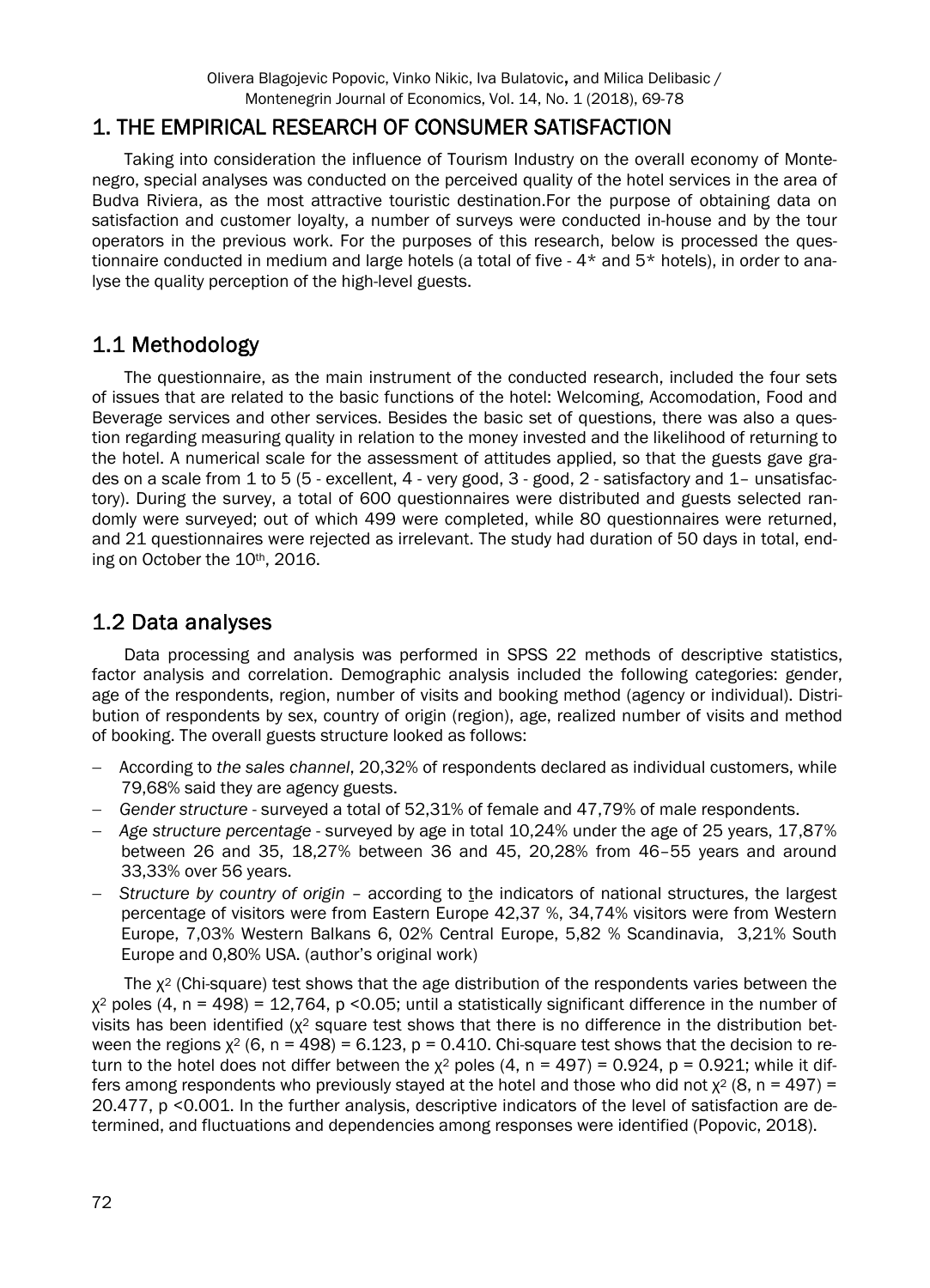Olivera Blagojevic Popovic, Vinko Nikic, Iva Bulatovic, and Milica Delibasic / Montenegrin Journal of Economics, Vol. 14, No. 1 (2018), 69-78

Table 1. Analysing the level of satisfaction with the overall hotel service and the quality of service in relation to the money invested

| Overall hotel   | Quality of service in relation to the money invested | Total           |                |                   |               |
|-----------------|------------------------------------------------------|-----------------|----------------|-------------------|---------------|
| service ratings | Excellent                                            | Very good       | Good           | Sufficient        |               |
| Excellent       | 199<br>(81,89%)                                      | 59<br>(29,80%)  | 10<br>(19,23%) | O<br>$(0,00\%)$   | 268 (54,14%)  |
| Very good       | 41<br>(16,87%)                                       | 115<br>(58,08%) | 24<br>(46,15%) | 0<br>$(0,00\%)$   | 180 (36,36%)  |
| Good            | 3<br>(1,23%)                                         | 24<br>(12, 12%) | 18<br>(34,62%) | 2<br>$(100,00\%)$ | 47 (9,49%)    |
| Total           | 243<br>(49,09%)                                      | 198<br>(40,00%) | 52<br>(10,51%) | 2<br>$(0,40\%)$   | 495 (100,00%) |

Source: author's original work

The Spearman 's test shows a medium strong correlation between the level of satisfaction with the overall hotel service and the service quality score in relation to the invested money r = 0.555; n = 495; p <0.001, whereas high ratings of the overall hotel service are followed by high estimate of the ratio of the money invested and the services received.





Source: author's original work

*Analysis of other services (excursion programs and animation) tourist offer of the city* - The Spearman's test shows a medium strong correlation between:

- Ratings of satisfaction with the entertainment/ animation program and ratings of the catering facility with the environment:  $r = 0.589$ ;  $n = 498$ ;  $p \le 0.001$
- Evaluation of the quality of excursion programs and ratings of the catering facility with the environment: r = 0,563; n = 498; p <0.001
- Evaluation of the quality of excursion programs, animations and ratings of the total tourist offer of the destination  $r = 0.574$ ; n = 498; p < 0.001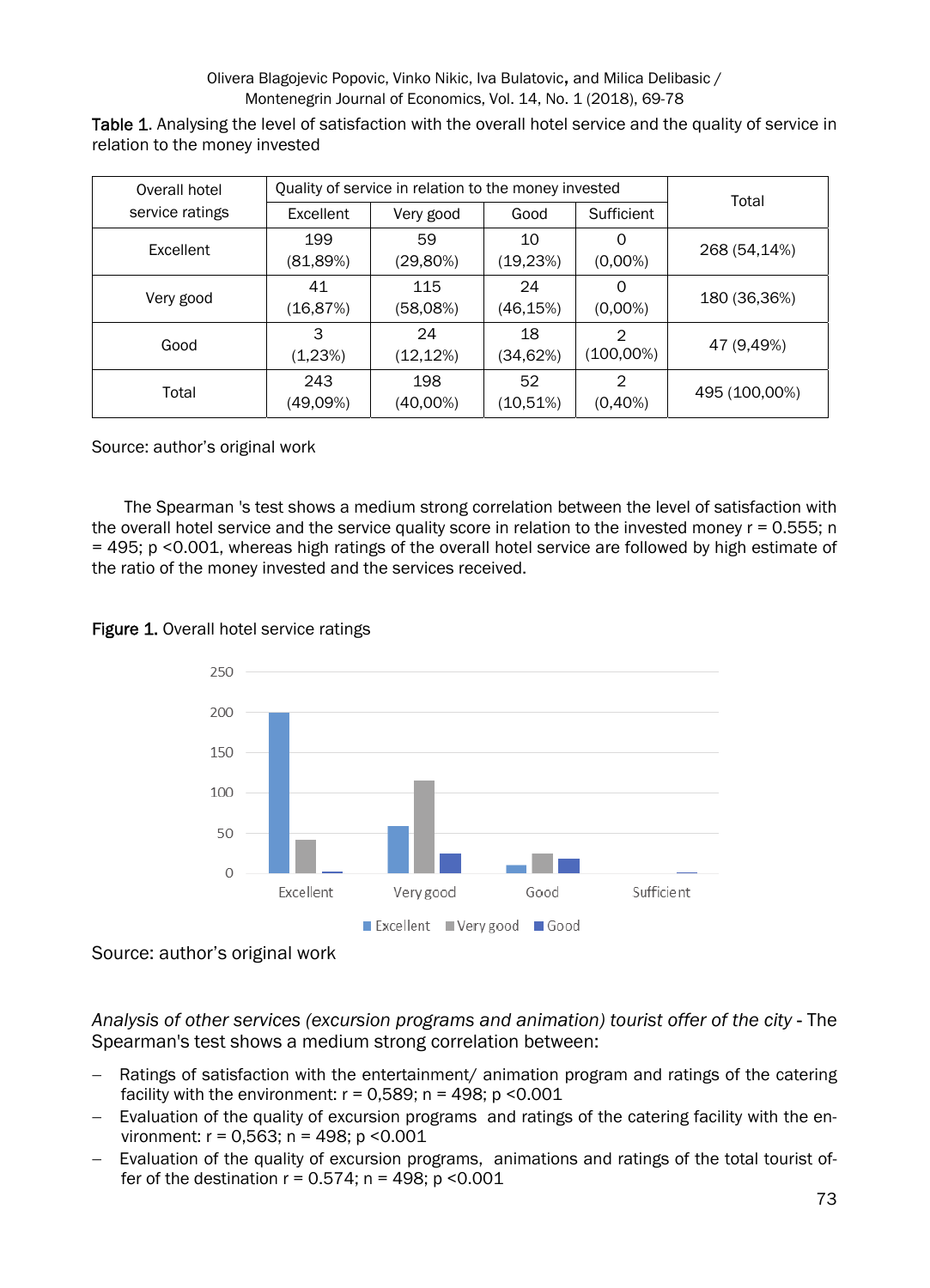Analysing the further data, a certain number of guests, despite the exceptionally high level of satisfaction with the offer at the hotel, demonstrate low probability of returning, in order to analyse further, the variable "probability for the second arrival" has been transformed as follows:

Category 1- Return to the hotel is slightly possible while the level of satisfaction is high Category 2- Return to the hotel is slightly possible while the level of satisfaction is average Category 3- Return to the hotel is probable

Category 4- Return to the hotel is highly probable

## 2. FACTOR ANALYSES

In order to analyse the attitudes and level of customer satisfaction based on defined issues and grouping into significant factors, factor analysis was initiated. The justification of initiating factor analysis has been proven. KMO value was high and scored 0.882, indicating sufficient items for each extracted factor. Bartlett's Test was significant (χ2=5875.905, df=351, Sig.=0.000) meaning that there are strong correlations between the items in each factor. Hence, it was justified to conduct exploratory factor analysis. The results are reported in the following Table 2.

Table 2. Factorial weights matrix with correlation coefficients of variables and factors with two factor solution rotation

| FACTOR / ITEMS                                         | Factor   | Eigen | % of     | Cronbach |
|--------------------------------------------------------|----------|-------|----------|----------|
|                                                        | loading  | value | Variance | alpha    |
| Factor 1- perceived quality: basic hotel functions     |          | 7.553 | 27.974   | 0.848    |
| Factor 2- perceived quality: additional hotel services |          | 3.257 | 12.063   | 0.869    |
| Factor 3- perceived quality: extra services            |          | 1.721 | 6.373    | 0.472    |
| Factor 4- the number of previous visits                |          | 1.406 | 5.209    |          |
| Number of visits                                       | 0.536    |       |          |          |
| Factor 5- Basic demographic data                       |          | 1.220 | 4.518    | $-0.177$ |
| Gender                                                 | $-0.365$ |       |          |          |
| Age                                                    | 0.466    |       |          |          |
| Factor 6- Origin of guests                             |          | 1.050 | 3.888    |          |
|                                                        |          |       |          |          |
| Native country                                         | 0.702    |       |          |          |
| Total                                                  |          |       | 60.025   | 0.813    |

Source: Adjusted Popovic, 2018.

*Factor 1* - perceived quality: basic hotel functions obtained:location, hotel foyer, efficiency of reception and hospitality of reception staff, accommodation, room tidiness, F&B offer, overall cleanliness of the hotel, overall quality of service and "value for money" of stay.

*Factor 2* - perceived quality: additional hotel services obtained: entertainment program, the level of development of the building/facility and its surrounding, excursion program, additional facilities, complete tourist experience of the town, environmental standards of the surrounding.

*Factor 3 -* perceived quality: extra services obtained*:* room service, service at the Wellness & SPA centre

*Factor 4* - the number of previous visits: number of visits

*Factor 5* - Basic demographic data: gender, age

*Factor 6*- Origin of guests: native country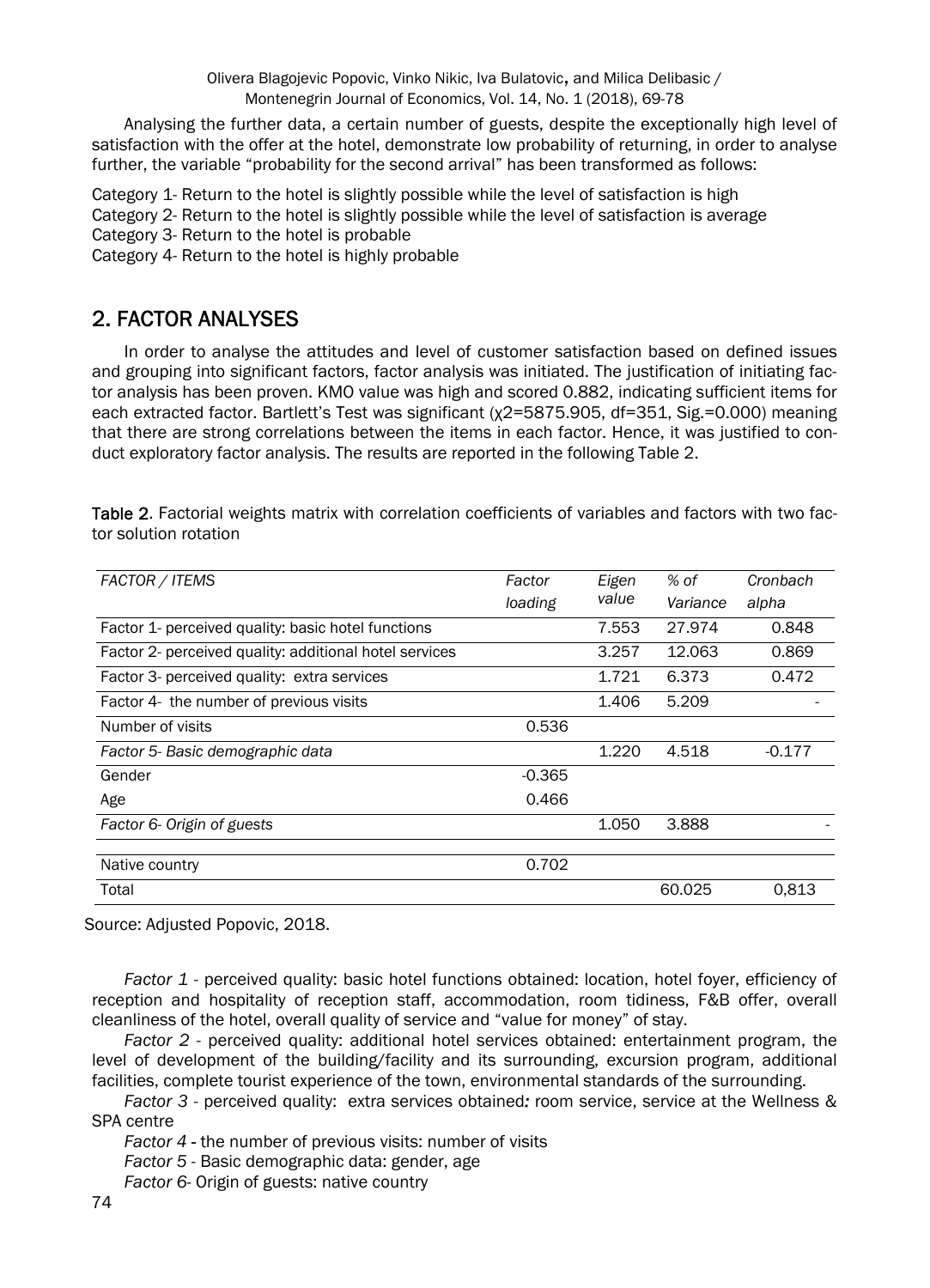The value of the Cronbach alpha coefficient (as a threshold value taken at 0.60) for the entire scale of the perception is 0.813, indicating its reliability. It can be observed that Factors 1 and 2 have a good internal coefficient of consistency. The *average value* is defined, which is at the same time the average grade for the items within the factor, and is further categorized on the scale 1-5.

Within the factor, the *average value* is determined. It represents the average rating for the above-described arguments and it is further categorized on scale from 1 to 5. The summary of the descriptive parameters are shown in the following table. In addition, the probability of returning to the hotel is transformed into a binary variable: YES (if the respondent replied that it is highly probable and probable to come back), or NO in all other cases. The distribution of the obtained binary variable is also shown in Table 3. When the logistic regression model runs across regions, the result is shown in the following table 4.

|                                | Average                          | DISTRIBUTION ON SCALE 1- |            |                                           |              |           |
|--------------------------------|----------------------------------|--------------------------|------------|-------------------------------------------|--------------|-----------|
| Factor                         | value; stand-<br>ard deviation   | Insufficient             | Sufficient | Good                                      | Very good    | Excellent |
| Factor 1- Perceived quality of | 4,54;                            |                          | 0          | 13                                        | 180          | 291       |
| the basic hotel functions      | 0.446                            | $(0.00\%)$               | $(0.00\%)$ | (2,69%)                                   | (37, 19%)    | (60, 12%) |
| $(N=484)$                      |                                  |                          |            |                                           |              |           |
| Factor 2- perceived additional | 4,11;                            | $\Omega$                 | 0          | 62                                        | 183          | 129       |
| hotel facilities and environ-  | 0.641                            | $(0.00\%)$               | $(0.00\%)$ | (16,58%)                                  | (48.93%)     | (34,49%)  |
| ment                           |                                  |                          |            |                                           |              |           |
| $(N=374)$                      |                                  |                          |            |                                           |              |           |
|                                | Average                          |                          |            | <b>DISTRIBUTION ON THE SCALE YES - NO</b> |              |           |
|                                | Value -<br>standard<br>deviation | <b>YES</b>               |            | NO.                                       |              |           |
| Return to the hotel (YES/NO)   | 4,21; 0,845                      | 397 (79,88%)             |            |                                           | 100 (20,12%) |           |

#### Table 3. Transformations of the probability of returning (guests) into binary variable

Source: (Popovic, 2018)

Table 4. Results of logistic regression: by region

| <b>REGION</b>                   | Variable      |           | B      | Stand, error | Wald   | Likeli-<br>hood ratio | 95% Confi-<br>dence interval<br>for likelihood<br>ratio | р     |
|---------------------------------|---------------|-----------|--------|--------------|--------|-----------------------|---------------------------------------------------------|-------|
| <b>WESTERN</b><br><b>EUROPE</b> | Fac-<br>tor 1 | Good      | ٠      |              | 5.229  |                       |                                                         | 0.073 |
|                                 |               | Very good | 1.667  | 0.919        | 3.293  | 5.296                 | $1,075-32,054$                                          | 0.050 |
|                                 |               | Excellent | 2.430  | 1.063        | 5.226  | 11.357                | 1.414-91.200                                            | 0.022 |
|                                 | Fac-<br>tor 2 | Good      |        |              | 2.577  |                       |                                                         | 0.276 |
|                                 |               | Very good | 0.845  | 0.550        | 2.362  | 2.328                 | 0.793-6.839                                             | 0.124 |
|                                 |               | Excellent | 1.067  | 1.004        | 1.128  | 2.906                 | 0,406-20,801                                            | 0.288 |
|                                 |               | Constant  |        | 0.816        | 1.810  | 0.333                 |                                                         | 0.178 |
| <b>EASTERN</b><br><b>EUROPE</b> | Fac-<br>tor 1 | Good      |        |              | 0.012  | $\overline{a}$        |                                                         | 0.994 |
|                                 |               | Very good | 21.041 | 40192.504    | .000   | .000                  | 0.000                                                   | 1.000 |
|                                 |               | Excellent | 20.986 | 40192.504    | .000   | .000                  | 0,000                                                   | 1.000 |
|                                 | Fac-<br>tor 2 | Good      | ٠      |              | 10.565 | ä,                    |                                                         | 0.005 |
|                                 |               | Very good | 1.378  | 0.673        | 4.196  | 3.967                 | 1,061-14,829                                            | 0.041 |
|                                 |               | Excellent | 2.719  | 0.839        | 10.510 | 15.163                | 2,930-78,459                                            | 0.001 |
|                                 | Con-<br>stant |           | 21.203 | 40192.504    | .000   |                       |                                                         | 1.000 |

Source: author's original work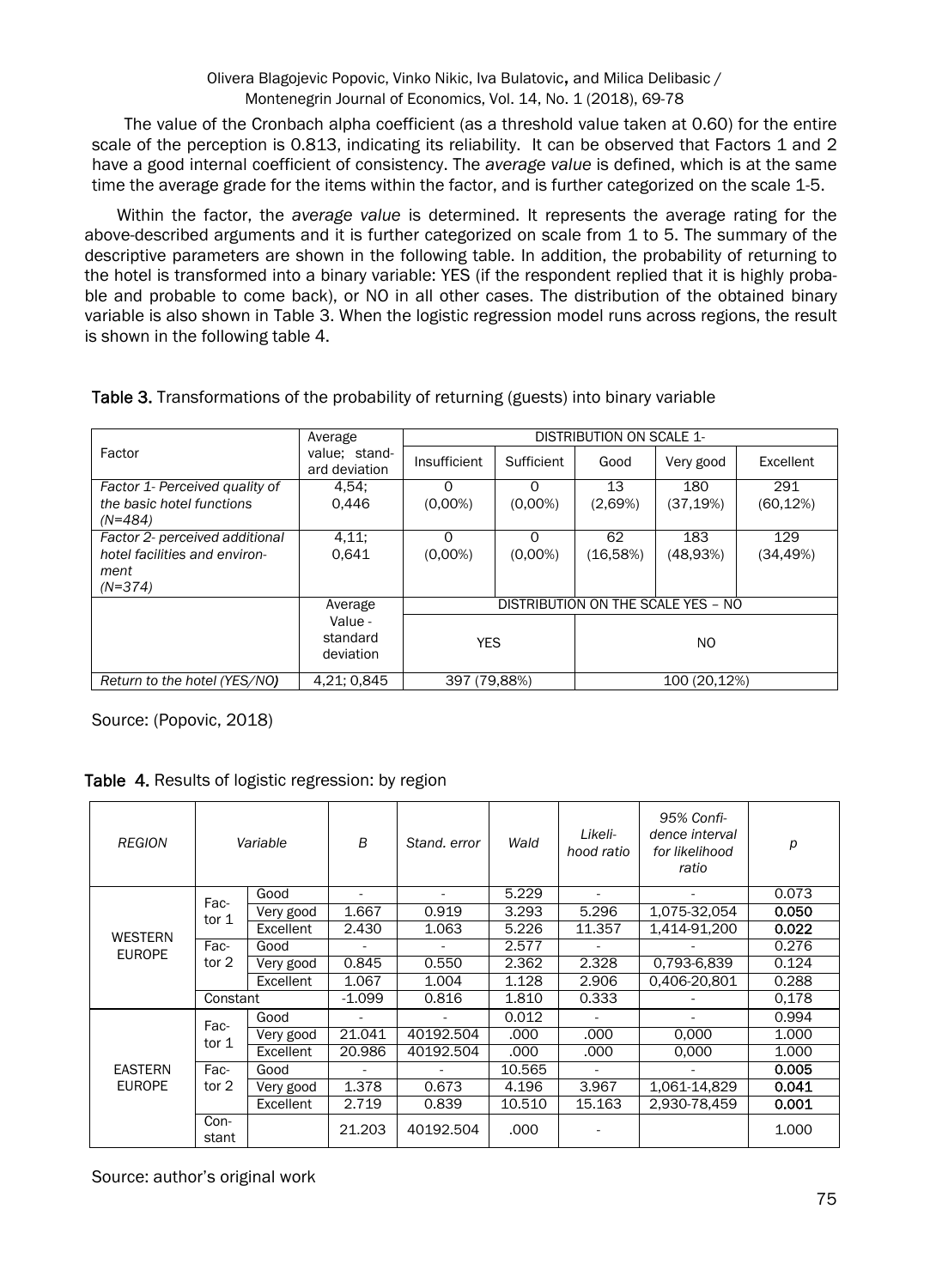#### Olivera Blagojevic Popovic, Vinko Nikic, Iva Bulatovic, and Milica Delibasic / Montenegrin Journal of Economics, Vol. 14, No. 1 (2018), 69-78

Due to the small number of respondents, the data obtained for the Central European market are not statistically significant for further analysis and they were not included in the model. When we are analyzing the Eastern Europe, we need to take into consideration the Factor 2 data: *Perceived additional hotel facilities and environment*. It is significantly different from the data provided in the Western European market analysis; therefore, the important data for this market is the Factor 1: *Perceived quality of the basic hotel functions. As demonstrated by the analysis,* the east and west markets require two completely different strategies.

#### 3. RESULTS AND DISCUSSION

The results of the research confirmed the information obtained by many authors who dealt with this ever-present and insufficiently researched topic: satisfaction in the function of consumer loyalty concept.

As noted in the earliest papers on this subject ((Pizam et al, 1978, Lounsbury, Hoopes, 1985, Ross, Iso-Ahol, 1991 and others), the satisfaction of tourists depends on a number of factors directly related with primary and secondary elements of destination. The tourists' satisfaction depends likewise on the marketing policy of a destination, depends on its image, price, distribution manner, promotion, as well as its demographic characteristics, gender, age, motives for travelling, interests, income or origin. Finally, the tourists' satisfaction depends on the quality of the tourist offer, while their loyalty to the destination depends on their satisfaction. As already highlighted in this work, the most recent research confirms a positive correlation between the quality of hotel services, customer satisfaction and loyalty.

The research on the example of Montenegro's vacation tourism according to the defined target groups, confirmed certain attitudes from previous research results and by creating the models in accordance to the different target groups, gave their contribution to both science and marketers. It helped the destination and hotel management decide the direction to take in order to define successful business strategies.

#### **CONCLUSION**

The conducted marketing research on customer satisfaction provide the insight into consumer attitudes. According to results, research defined measures taken by the hotel management from various companies in Montenegro, in order to improve customer relationships.

The research emphasize the significance and causality of the application of the marketing surveys results of consumer satisfaction in marketing decision-making process in the hotel industry in Montenegro.

The established model for predicting the probability of return, provides significant inputs to the management in tourism for creating a different marketing strategies as well as destination management systems. In accordance with the presented results, it is necessary to define a two different strategies such as: The defined issues were:

- marketing strategy with a set of measures to improve the tourist product development of the overall hotel offer for the target group of Western European countries
- marketing strategy with a set of measures to improve and develop new content and enrich the tourist offer of the city for the target group of Eastern European countries

The current research also has its limitations regarding the representativeness of the sample, particularly with regard to the insufficient number of respondents for the target group of the Central European market, which is of great importance for Montenegrin tourism. This fact gives a stimulus to analyse this topic also in the future. Finally, it is recommended that in future research, con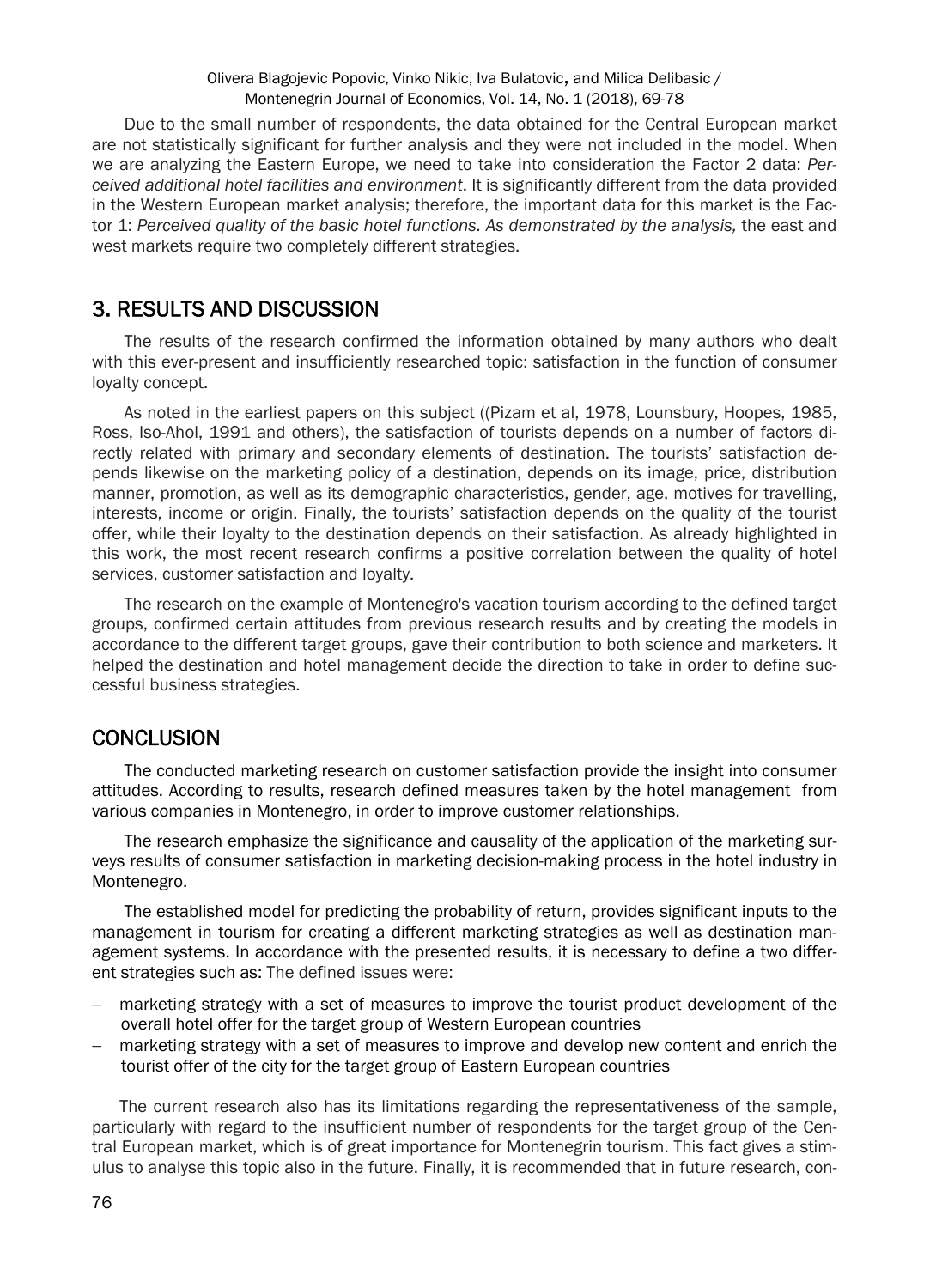sideration be given to online research, which in the last decade became more and more applicable with the tendency to become the only form of questionnaire. There are several reasons for this, among which it should be particularly emphasized that today's guests in the age of information technology, especially young and mature, are more likely to use the on-line questionnaire filling, and on the other hand, this method of testing is easier to handle by using specialized software

It is expected that this research will initiate further research in this very actual and underresearched area, which "paves a new path" for contribution to science and to further interest in marketing research and tourism in general. This will also be a new motive for future research on the satisfaction and preferences of these "new and old" target groups.

## REFERENCES

- Agrawal, S. (2017), "Factors affecting Tourist's satisfaction level at religious visit: A study of Brij-Kshetra", *IJAR*, Vol. 3, No. 1, pp. 848-852.
- Albayrak, T. Caber M., Öz, E.K. (2017), "Assessing Recreational Activities' Service Quality in Hotels: An Examination of Animation and Spa & Wellness Services", *Journal of Quality Assurance in Hospitality & Tourism*, Vol.18, No. 2, pp. 218-234.
- Alegre, J., Garau, J. (2010), "Tourist satisfaction and dissatisfaction", *Annals of tourism research.*  Vol. 37, No. 1, pp. 52-73.
- Androniceanu, A (2017), "Hospital management based on the relationship between doctors and patients", *Administratie si Management Public*, Vol. 29, pp. 41-53.
- Androniceanu, A., Popescu, C.R. (2017), "An inclusive model for an effective development of the renewable energies public sector", *Administratie si Management Public*, Vol. 28, pp. 81-96.
- Barsky, J., Nash, L. (2003), "Customer satisfaction: Applying concepts to industry-wide measures", *Cornell Hotel and Restaurant Administration Quarterly*, Vol. 44, No. 5-6 , pp. 173-183.
- Bigovic,M. (2014), "The direct impact of quality, satisfaction and beneftis on tourist intentions: the interactions among exogenous constructs", *Anatolia,* Vol. 25, No. 2, pp. 242-253.
- Chen, C. M. et al. (2015), "How does hotel pricing influence guest satisfaction by the moderating influence of room occupancy?", *International Journal of Hospitality Management*, Vol. 49, pp. 136-138.
- Chi, C. G. Q., Qu, H. (2008), "Examining the structural relationships of destination image, tourist satisfaction and destination loyalty: An integrated approach", *Tourism management*, Vol. 29, No. 4, pp. 624-636.
- Choi, T. Y., Chu, R. (2001), "Determinants of hotel guests' satisfaction and repeat patronage in the Hong Kong hotel industry", *International Journal of Hospitality Management*, Vol. 20, No. 3, pp. 277-297.
- Denizci, G. B., Kozak, M., Kucukusta D. (2017), "It's in the air: Aroma marketing and affective response in the hotel world", *International Journal of Hospitality & Tourism Administration,* Vol. 14, No. 1, pp. 1-14.
- Emir, O., Kozak, M. (2011), "Perceived Importance of Attributes on Hotel Guests' Repeat Visit Intentions", *Tourism*, Vol. 52, No. 2, pp. 131–143.
- Fouad, M. A., Hussein, S., Attia, A. Y. (2016). "Housekeeping Performance and Guest Satisfaction in Resort Hotels", *International Journal of Heritage, Tourism, and Hospitality*, Vol. *7,* No. 2, pp. 250–260.
- Han, H., et al. (2017), "The role of wellness spa tourism performance in building destination loyalty: the case of Thailand", *Journal of Travel & Tourism Marketing,* Vol. 34, pp. 1-16.
- Hsu, C. H.C. (2003), "Mature motorcoach travelers' satisfaction: a preliminary step toward measurement development", *Journal of hospitality & tourism research*, Vol. 27, No. 3, pp. 291-309.
- Kandampully, J., Suhartanto, D. (2003), "The role of customer satisfaction and image in gaining customer loyalty in the hotel industry", *Journal of Hospitality & Leisure Marketing*, Vol. 10, No. 1-2, pp. 3-25.